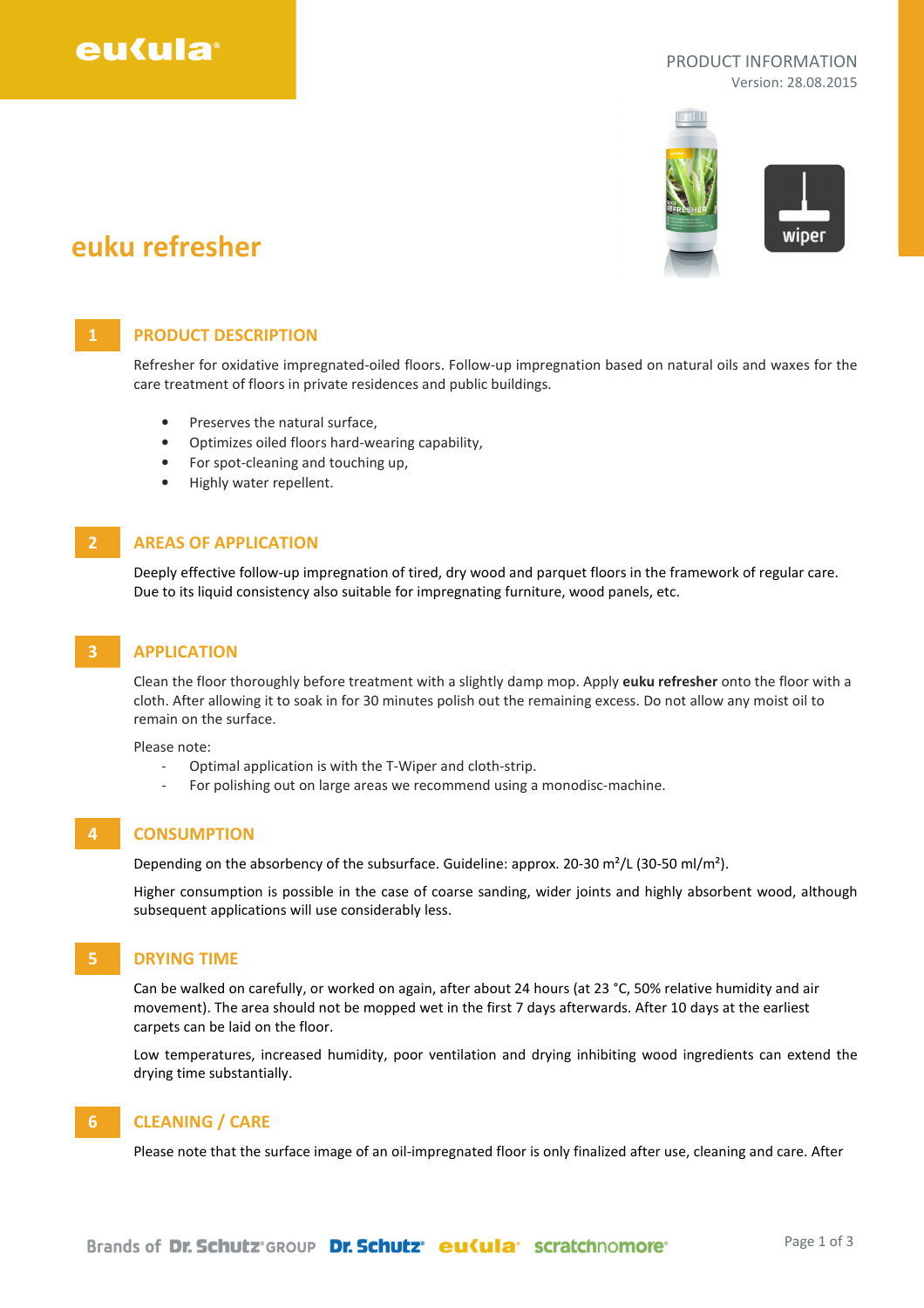

#### PRODUCT INFORMATION Version: 28.08.2015



# euku refresher

complete hardening, use Peerless JAL Versadet for cleaning and care and euku refresher for subsequent oil care. Please observe eukula care instructions for oil impregnated floors.

# **STORAGE**

24 months in an unopened original canister. Remove any skin which may have formed before use. Store in a cool, dry place. Keep out of the reach of children.

## 8 TECHNICAL DATA

Contains substances: natural oils and waxes, modified vegetable oils, aliphatic solvents, drying agents free of lead and cobalt.

voc (g/l) 492 / GISCODE: Ö60+ / 2004/42/IIA(f)(700)700

ADR/RID: not a dangerous good as defined by transport regulations.

CLP: The product is not classified according to the CLP regulation.

Even when using low-pollution products, the usual safety measures are to be observed. Keep out of the reach of children. Completely emptied canisters can be disposed of in domestic waste.

### 8 SPECIAL NOTES

- Warning! Danger of self-combustion of oil-soaked working materials, such as cloths, fleeces, sanding dust, etc. These should be enclosed in an air-tight metal container, or soaked with water and disposed of in a fire-safe way. The oil itself is not self-combusting.
- Oiled surfaces smell. The smell diminishes with increasing drying in the course of days. In the initial time after an oil treatment ventilate the rooms well.

## 9 CROSS-REFERENCE

Our following publications in their updated form are valid as an integral part of this fact sheet:

- General notes on the application of eukula finishes

- Safety data sheet.

The quoted printed matter, as well as this product information in its updated form, is available on our homepage www.peerlessjal.com.au or on request from the address quoted below.